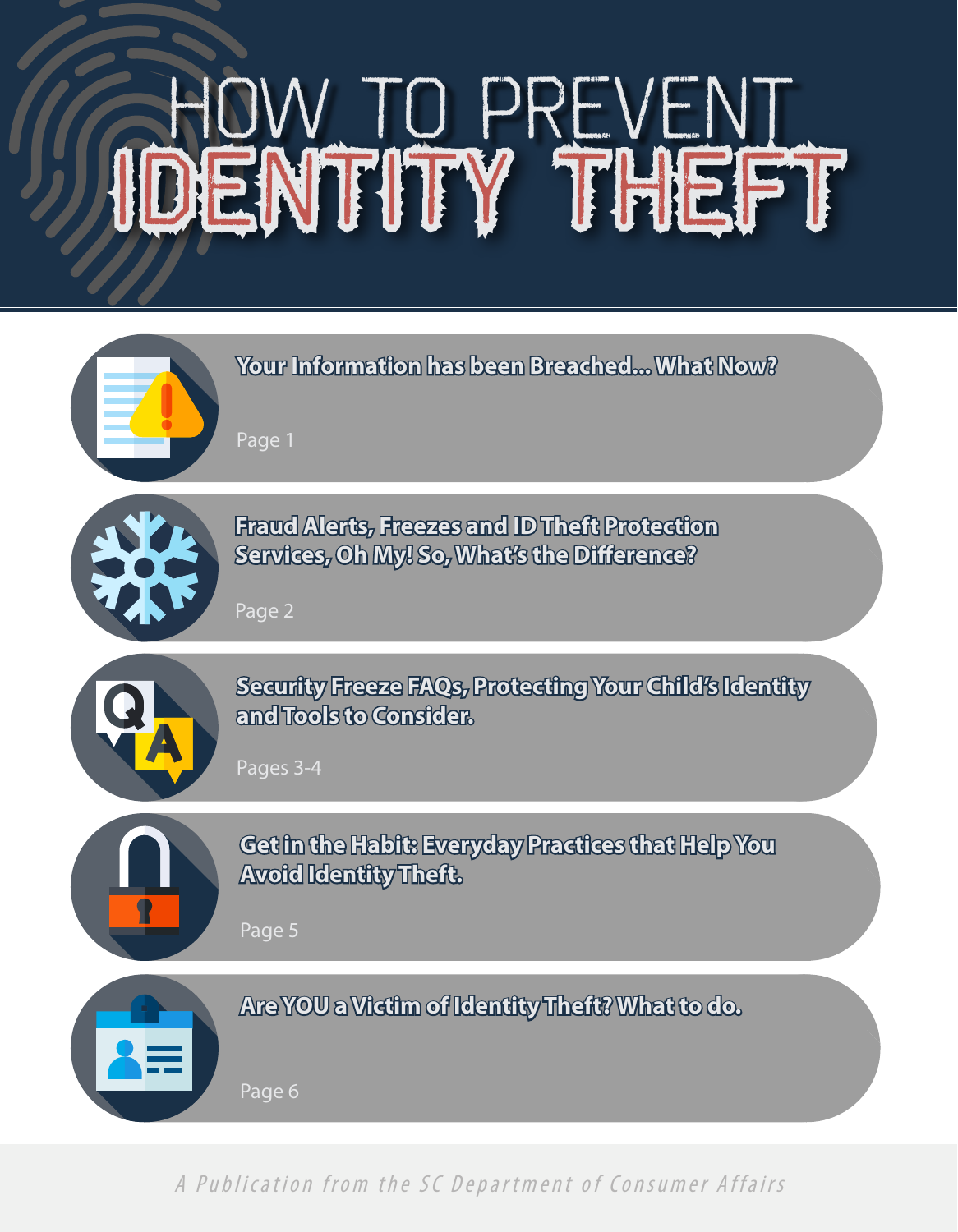# YOUR INFORMATION<br>HAS BEEN BREACHED... WHAT NOW?

## CONSIDER A SECURITY FREEZE

Prevent scammers from opening new accounts using your information by placing a **FREE** security freeze on your credit reports. A security freeze puts your credit report on lockdown, limiting access to it without your OK, and lasts until you lift it.

A fraud alert will allow a business to pull your credit report, but only after taking extra steps to verify the applicant is really you.

### DEFEND AGAINST SCAMS

Scam artists use information from breaches to make their requests seem legit. Never reply to calls, texts, pop-ups, or e-mails that ask you for, or to verify, personal information.

Fraudsters may even pose as a monitoring service and send emails with subject lines or content like: "Identity Theft Alert" or "Your Score Has Dropped." Avoid clicking on links or downloading attachments from suspicious emails or texts.

# wHO TO CONTACT:

## **MONITOR YOUR STATEMENTS**

Make sure your bills and benefits, medical and financial statements are arriving on time and are correct. Identity thieves can use your info, like a social security number, the same way you do. Including to get:

- Government benefits Driver's License/ID
- Cell phones/utilities Medical benefits
- Tax Refund A Job

*Find signs of identity theft?* Flip to page six for the next steps.

#### INTERESTED IN A MONITORING SERVICE?

Think you might need some help keeping track of everything? Monitoring services (also called ID theft protection services) often offer to do what you can do yourself for free (see steps 1-3 above).

Just remember to research the company to ensure they are:

- 1. TRUSTWORTHY, RELIABLE, and LEGITIMATE.
- 2. Their services fit your needs.

Even if you enroll in a service, it doesn't take you out of the picture. You are the best tool you have for detecting identity theft.

**SECURITY FREEZE**: You MUST contact EACH credit reporting agency to place, thaw or lift the freeze. **FRAUD ALERT:** You only need to contact one of the credit reporting agencies to place a fraud alert and they will notify the other two.

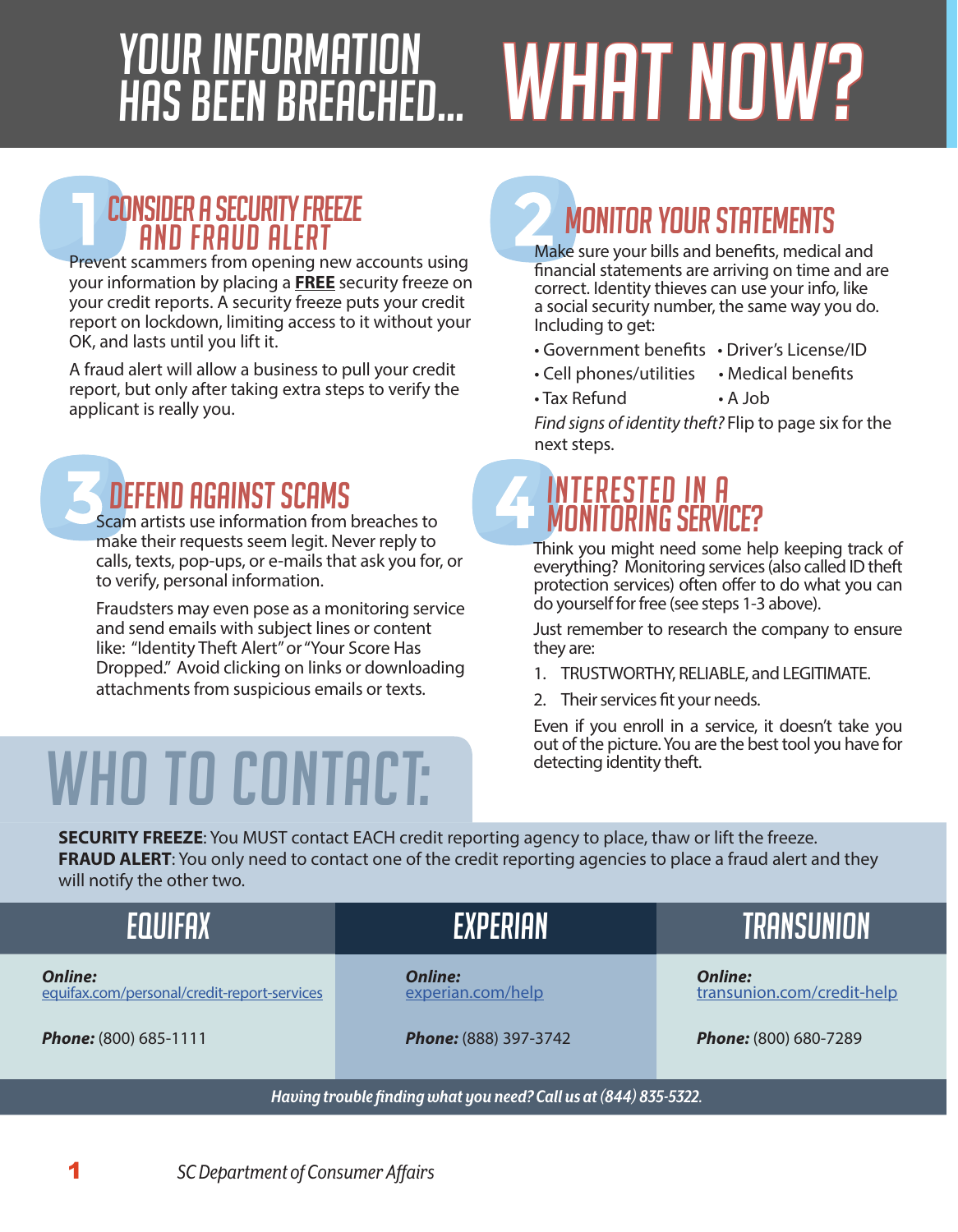## So, What's the Difference? Fraud Alerts, Freezes and ID THEFT PROTECTION SERVICES, OH MY!

#### FRAUD ALERT:

**WHAT IS IT?** Federal law gives consumers the right to place a fraud alert on credit reports for **FREE.** It alerts potential creditors pulling your report to take extra steps to verify your identity before issuing credit or services in your name.



*How long will it last?* Lasting one year, the alert entitles you to a free credit report from each of the three credit reporting agencies. A fraud alert can be renewed. But if you have proof you are a victim of identity theft, you can place an extended fraud alert that lasts 7 years.

*Who do <sup>i</sup> contact?* You only have to contact one of the credit reporting agencies, Equifax, TransUnion or Experian, and they'll notify the other two. See page one for contact info.

#### SECURITY FREEZE:

*What is it?* When a freeze is in place, a business that receives an application for products or services cannot access your credit report without your permission. Utilities, credit cards and insurance companies all commonly require a credit check. A freeze doesn't affect your existing lines of credit and will need to be thawed if you decide to apply for new credit or services.

*How long does it last?* The freeze lasts until **YOU** lift it. You can lift for a specified amount of time. After the time has elapsed, the freeze will go back into place. It can also be lifted permanently. When you place the freeze, you will receive a PIN number or password to use when you want to temporarily lift ("thaw") or permanently remove the freeze. Make sure to keep it in a safe place.

**WHO DO** *I* **CONTACT?** Each of the three major credit reporting agencies. See page one for contact info. *If you are the caregiver for a minor or incapacitated adult, consider the protected consumer freeze. See page four for more information on how it works.* 

## FREE ID THEFT PROTECTION SERVICES:

WHAT IS IT? Identity theft protection services often include either credit report monitoring, identity monitoring, or resolution services…or a combination of those.

- Credit monitoring is when a third party monitors your credit reports for identity theft red flags.
- Identity monitoring is when a third party searches databases, chatrooms or "underground" websites for signs your information is in the hands of fraudsters.
- Resolution or recovery services are meant to assist you in the process of remedying an identity theft event.

*How long will it last and who do <sup>i</sup> contact?* Check the security breach notice you receive for more information on opting in and the duration of the service. If a service is not offered and you would like to have one, be sure to do your research and find the best fit for you.

**\*Remember:** *All of these tools are independent of one another. That means you MUST opt into them separately. The freeze and fraud alert only mitigate the effects of identity theft related to products or services where your credit report is viewed as part of the application process. Not all companies check credit reports.*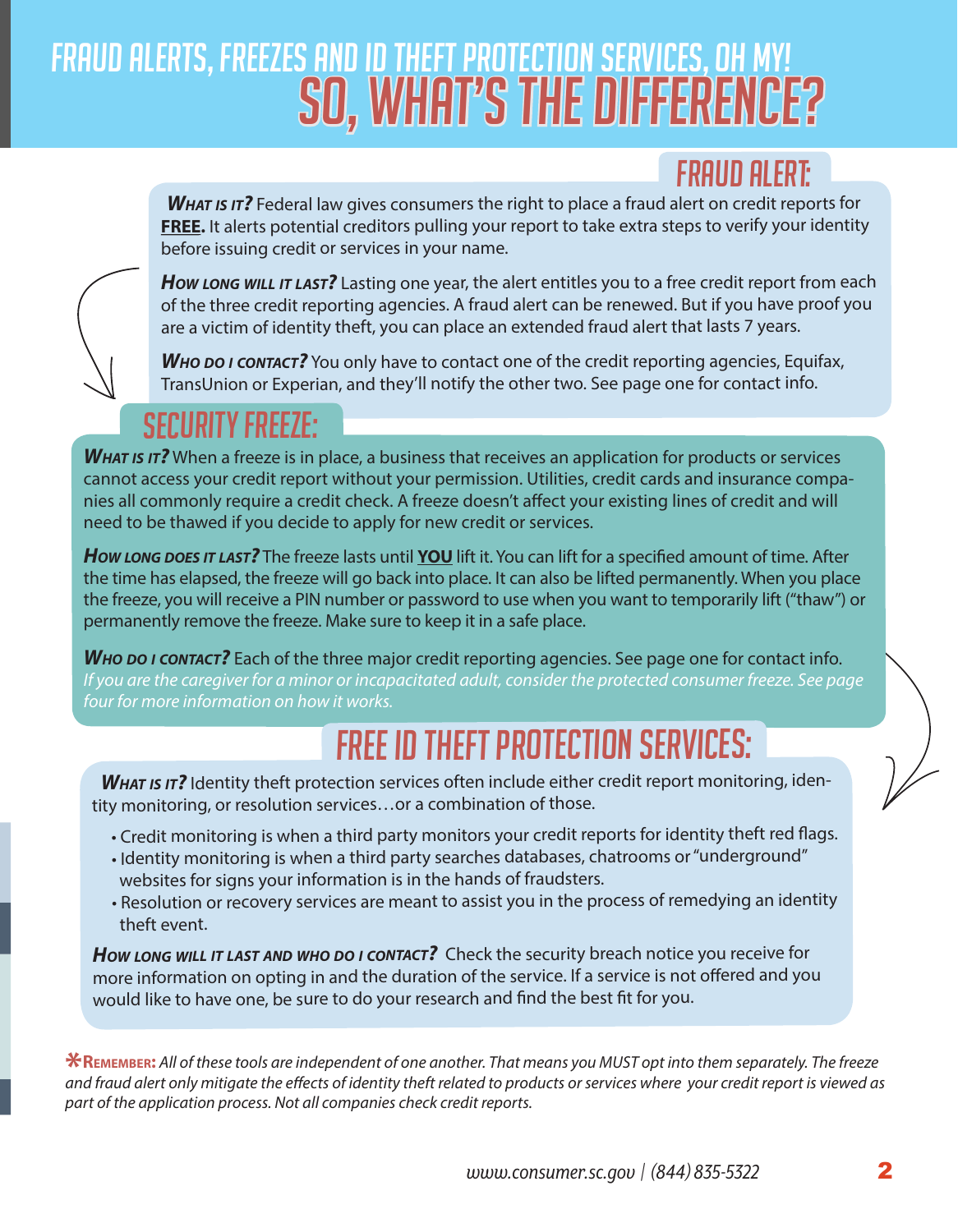## SECURITY FREEZE FAQS COMMON QUESTIONS ABOUT THIS FREE ID THEFT PROTECTION TOOL.

### Does a security freeze on my credit report affect my credit score?

*No. A security freeze does not affect your credit score. Lifting or removing the freeze does not affect your score either.*

#### Does placing a security freeze on my credit report stop prescreened credit offers?

 $\Delta Y$ 

*No. Prescreened/ "preapproved" offers for credit and insurance can be stopped by calling 1-888-5-OPT-OUT (1-888-567-8688) or visiting www.optoutprescreen.com.*

#### Does a security freeze prevent me from using my credit cards?

*No. A security freeze restricts access to your credit report to prevent new accounts or services from being opened in your name. It does not prevent you, or an identity thief, from using existing accounts/ cards.*

#### Will a security freeze prevent me from pulling my own credit report or enrolling in credit report monitoring services?

*No. The freeze will not affect your ability to pull your own credit report or receive credit mon- itoring services. Businesses you currently have a relationship with can still access your report as well.* 

#### Is a security freeze the same as a credit lock?

*No. A security freeze is a free identity theft protection tool provided by law. A credit lock is a product offered by consumer reporting agencies that consumers can contract for, sometimes for a fee, and provides a similar effect of limiting access to a credit report. Because the lock is not provided for by law, who can access your credit report when a lock is in place may change as can other terms of the product, including fees. Legal protections for consumers when a lock goes awry are also unclear.*



 $\mathbf{y}$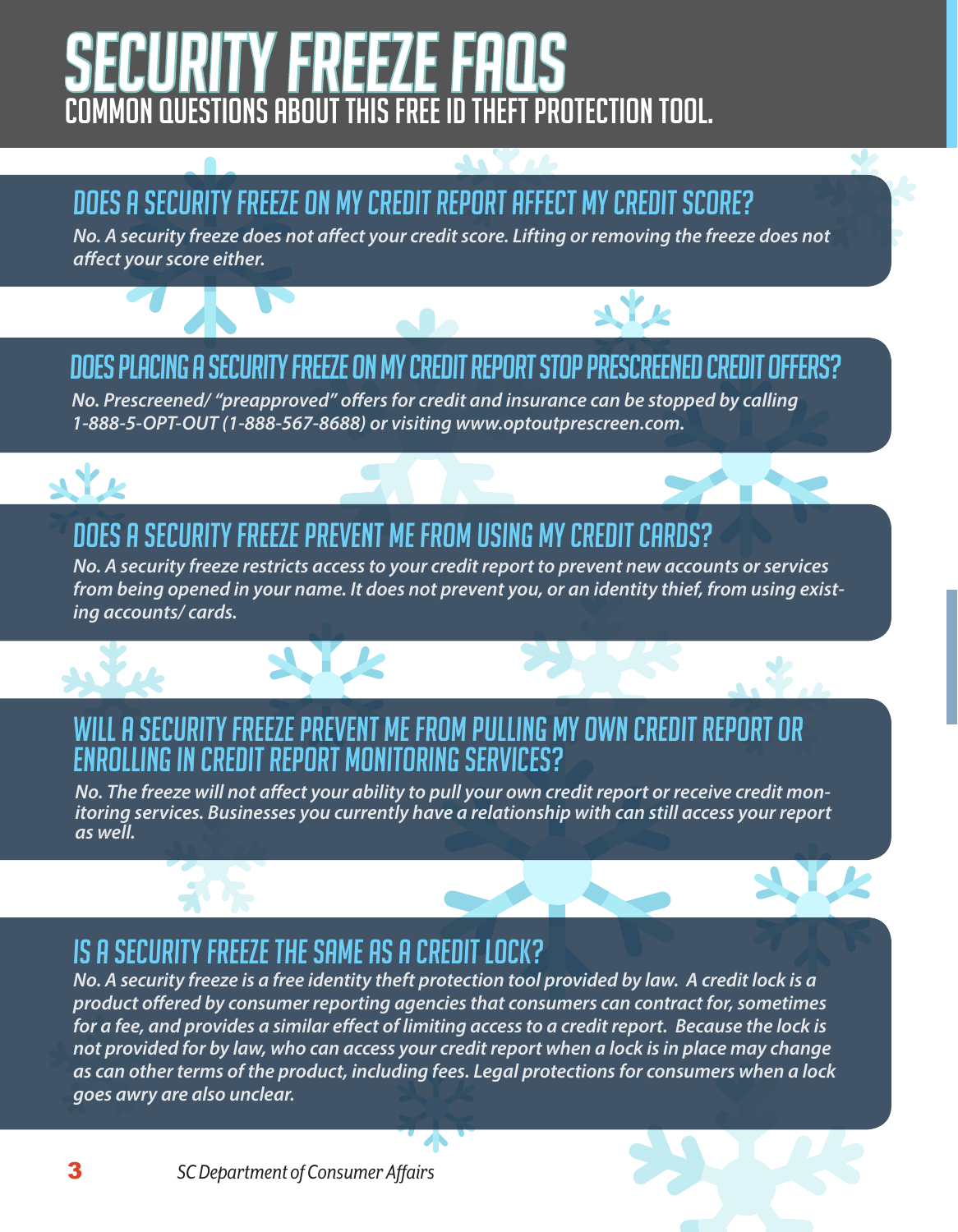## protecting your child's identity STAY ON GUARD.



#### cHECK FOR A CREDIT REPORT.

Generally, children will not have a credit report unless an identity thief uses their information. A thief may use it for many years before the crime is discovered. Parents are encouraged to check to see whether their child has a credit report. Contact each of the three credit reporting agencies for information on how to request a search.



#### consider the protected consumer freeze.

A protected consumer freeze is **FREE** and available for children under the age of 16 and in- capacitated adults. The freeze allows a parent, guardian or representative of the consumer to create a credit file in the person's name and place a freeze on it, helping to deter identity theft. Remember to place your request with **EACH** of the three credit reporting agencies. You will be asked to give proof of the protected consumer's identity, your identity, and proof of authority to act on behalf of the protected consumer.



To request a credit report search or place a freeze, see page one for credit reporting agency contact information. *Having trouble finding what you need? Call us at (844) 835-5322.*

## Account Monitoring Tools Consider these tools for protecting your accounts.



#### Account alerts.

Most banks and credit unions offer alert programs to help you easily track your accounts. You can setup alerts for purchases, low balances, available credit and more. The options are almost endless because you can tailor them to your liking. You can also choose how you'd like to receive the alert (ie: text/email)



#### Sign up for MY Social Security.

This online tool lets anyone still working view estimates of future retirement, disability and survivor benefits, earnings and Social Security and Medicare taxes you've paid. If an identity thief is using your SSN to work, their earnings may show up in your account. Once you create an account, it prevents others from creating an account in your name. Visit [www.ssa.gov/myaccount.](http://www.ssa.gov/myaccount)



#### Login protections.

Logging in online? Research any extra security options offered such as: **(1) two-factor authentication** - requires an extra step to verify it's you attempting to login, and **(2) login alerts** - give you notice when someone logs into your account from a device you don't normally use.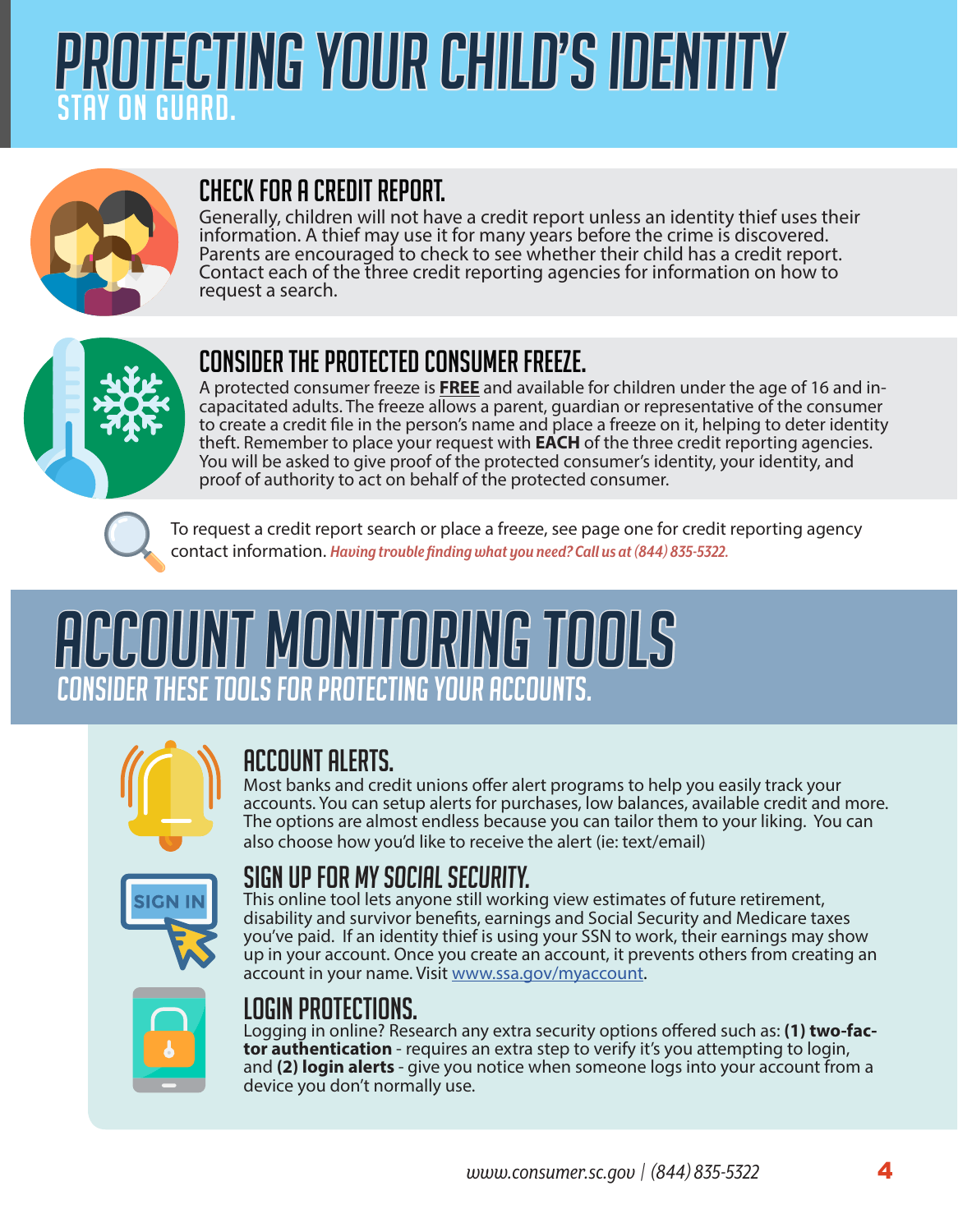## N THE HABI YDAY PRACTICES THAT HELP YOU AVOID IDENTITY THEFT.

• Shred items that include personal information before getting rid of them.

• Before sharing information at the doctor's office, your child's school or a business ask: why they need it, how it will be protected, and what options you have if you don't want to give the information.

• Take those outgoing bills to a USPS blue mailbox.

• Use anti-virus software and update it often.

## DO these things: DON'T do These things:

• Never release your personal identifying information (PII) to someone you don't know. That means keep your SSN, date of birth and financial account numbers to yourself!

> • Don't use your debit card when shopping online.

- Don't use public wi-fi to make purchases or login to your mobile banking site.
- Don't carry around your social security card or birth certificate.



## PASSWORDS AND SECURITY QUESTIONS

 Make sure security questions cannot be answered with information found on your social media accounts. Use strong, creative passwords (uppercase, lowercase and special characters) and don't share them with anyone. Don't use the same passwords or security questions for multiple accounts.

## REQUEST YOUR FREE ANNUAL CREDIT REPORT

It's easy, FREE and you get three each year: one from Equifax, Experian and TransUnion. Just call: (877) 322-8228 or visit [www.annualcreditreport.com](http://www.annualcreditreport.com)

## Like to surf the web, shop, bank or connect online?

 Take stock of the personal information you share online. Once it's shared, it is difficult—or near impossible—to erase. Review privacy settings to see who can see your information and make any needed changes. Read privacy policies before signing up to see what the business does with your info.

## Stay ON GUARD Online!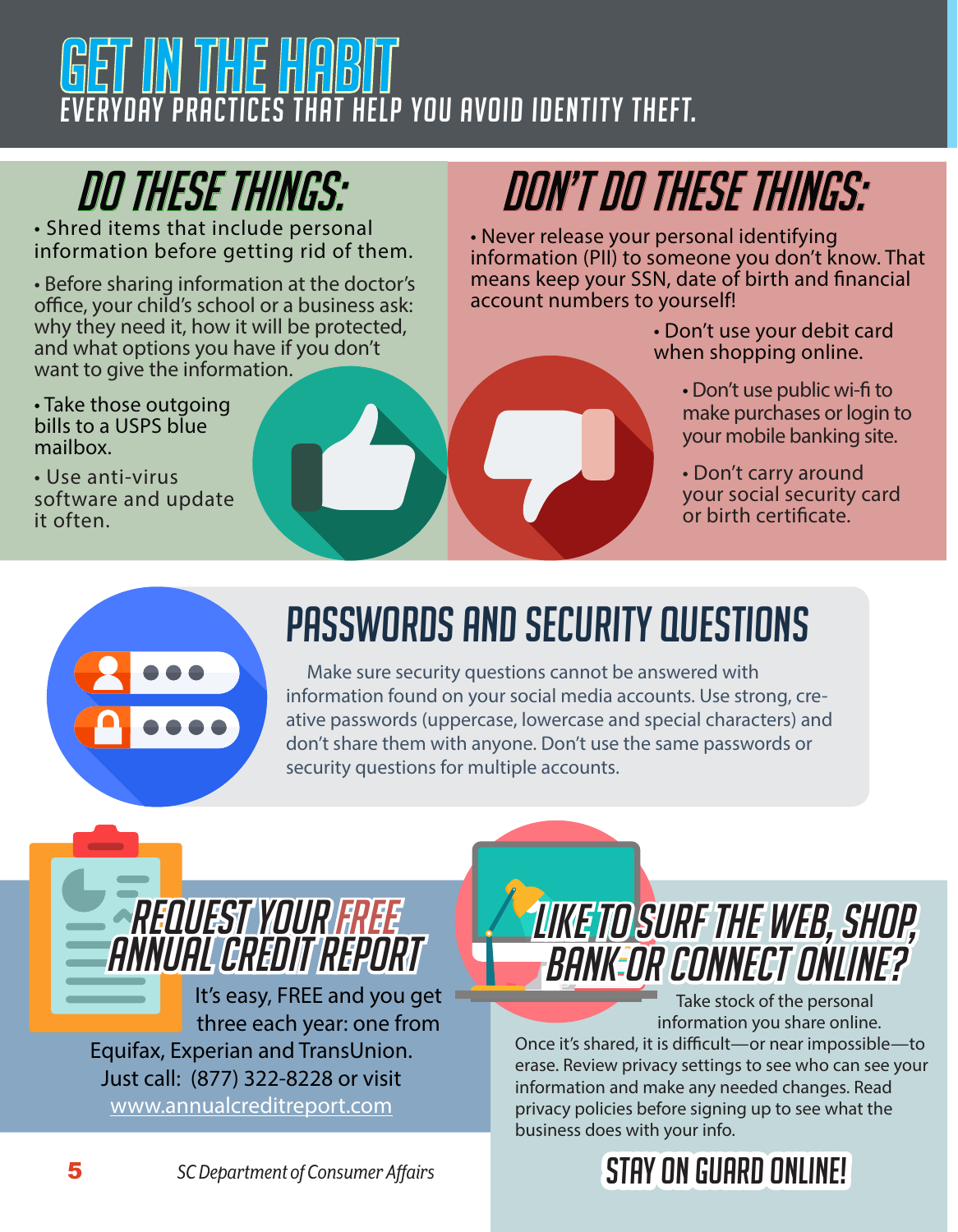

#### CLOSE AFFECTED/FRAUDULENT ACCOUNTS AND DISPUTE THEM

• Notify the company ASAP and request a dispute form.

• Send the form certified mail, returnreceipt requested.

• Once the dispute process is complete, ask for a letter that confirms the accounts and fraudulent debts are resolved.

• Keep copies of ALL correspondence.

• Are signs of fraud showing up on your credit report? Send a letter explaining the errors/ mistakes to the 3 credit reporting agencies, too.

## FILE A COMPLAINT WITH THE FTC **FILE A POLICE REPORT**

The Federal Trade Commission shares complaint data with law enforcement officials nationwide. You need the complaint affidavit to serve as part of your official "ID Theft Report" for disputing any further fraudulent activity. Report to (877) 438-4338 or [identitytheft.gov.](http://identitytheft.gov)

### CONTACT SCDCA'S ID THEFT UNIT

The Identity Theft Unit offers specific tips for the type(s) of ID theft you are experiencing. If you're feeling overwhelmed, contact the Unit and fill out an intake form. Call (844) 835-5322 or visit [www.consumer.sc.gov.](http://www.consumer.sc.gov )



Take your FTC affidavit with you. If the officer is hesitant to fill out the report, request an information only report. You need the police report to complete your ID Theft Report.

## keep detailed records When resolving IDentity Theft,



Create a phone log and note who you talked to and when.



Send letters by certified mail, returnreceipt requested.



When sending supporting documents, send copies, not originals.



Be aware of deadlines or time constraints.